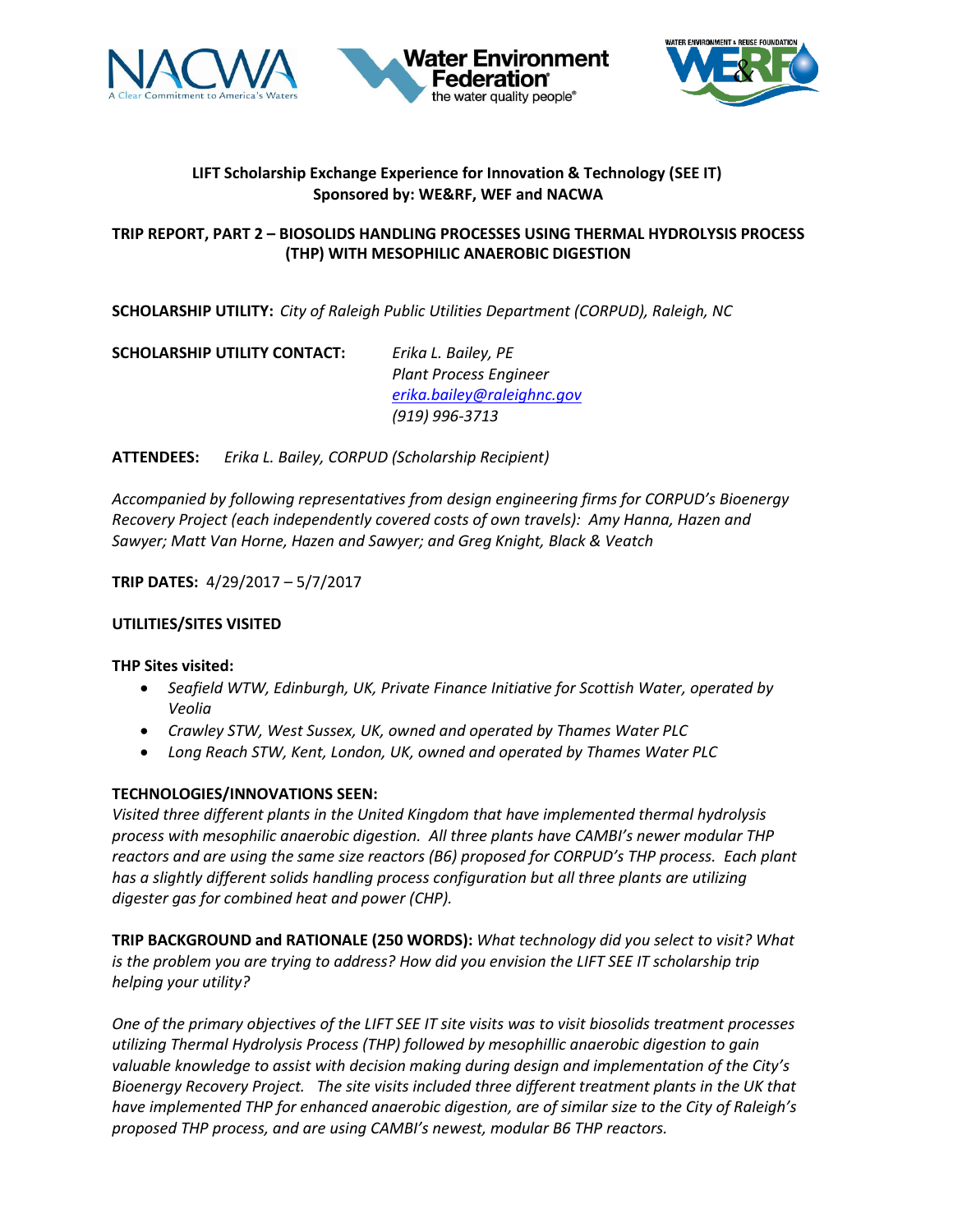





*The City is undergoing a biosolids upgrade design project, referred to as the Bioenergy Recovery Project, to transition to anaerobic digestion with thermal hydrolysis pre-treatment (THP) to produce all Class A biosolids while moving toward energy neutrality. In 2015, the City of Raleigh completed initial site visits during the Preliminary Engineering Phase of the Bioenergy Recovery Project that included site visits of different types of THP systems. One of the primary objectives of the 2017 LIFT SEE IT trip was to focus specifically on specific THP and biosolids handling technologies under consideration for final design of the City's Bioenergy Recovery Project.* 

*As the City has progressed into the detailed design phase, additional technical considerations are being discussed and key design decisions need to be made. Valuable information was gained by this second round of site visits in learning about how other utilities have successfully implemented THP systems. It was also very valuable to review different THP installations and operational and maintenance practices that have worked well for other utilities.* 

**TRIP SUMMARY (1 page max. Please include 10 photos and a 1-2 minute video montage from the trip. The video does not need to be professional, however if you have the means to create a professional video feel free to do so):** *Why did you select the specific utility and technology for the visit? Based on your visit, do you think this technology/approach works for your utility? How useful was the trip in your decision making process? What were some of the trip highlights and takeaways?*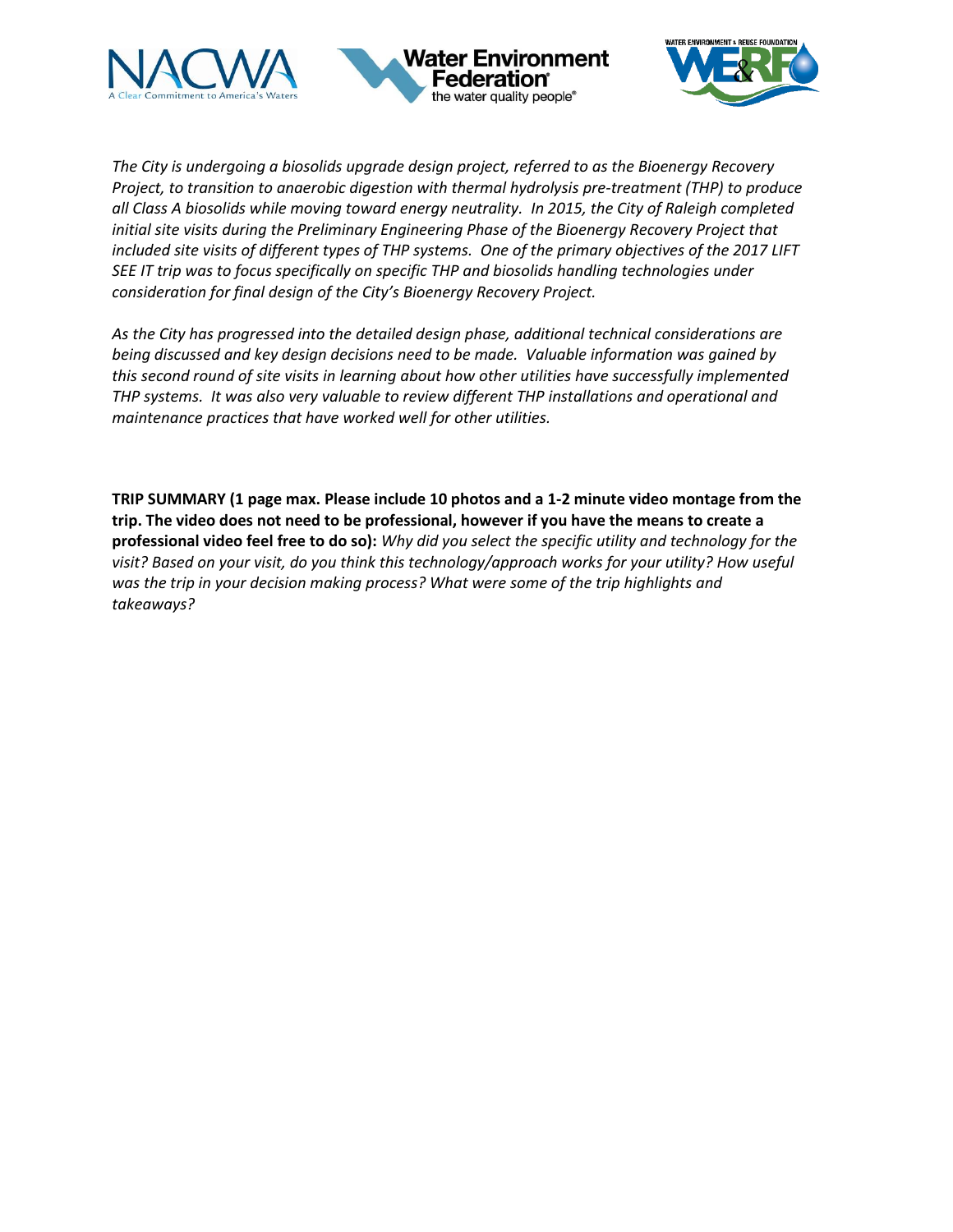





# *Seafield WTW, Edinburgh, UK, THP System*

*Seafield WTW was selected for a site visit because it is one of the newest THP installations utilizing CAMBI's modular B6 reactor configuration. Overall, the solids handling process is very similar to what is being proposed for the City of Raleigh. The site visit of the THP system was particularly helpful for visually observing the B6 reactor set up and operation and to see the solids configuration from pre-conditioning to feeding the THP system and digesters.* 

*The Seafield WTW is designed to treat a population equivalent of 850,000. The biosolids handling facilities treat biosolids generated at the Seafield WTW and approximately 20 trucks per day (~30 m<sup>3</sup> each) imported from other Veolia treatment facilities. The anaerobic digestion process produces approximately 30,000 m<sup>3</sup> of biogas/day with a methane content of 60-65% which are treated for siloxanes and then used in three combined heat and power systems. The Seafield WTW is currently 90-95% energy self-sufficient.* 

*Solids handling treats a blend of approximately 60% primary solids and 40% waste activated solids (WAS). WAS are thickened using gravity belt thickeners. Primary solids are screened upstream of dewatering. Imports are screened remotely. Indigenous WAS is not screened. Blended primary and thickened WAS solids are pre-dewatered using centrifuges to approximately 20% solids. Plant water is used to dilute pre-dewatered cake to meet % solids content required for CAMBI THP units. The diluted pre-dewatered solids are fed to two B6-3 modular CAMBI trains. Each train consists of a single pulper, three individual pressure reactors, and a flash tank. The thermally hydrolyzed solids (THS) are cooled in a single pass heat exchanger and then digested in one of six anaerobic digesters. The feed temperature to the digester is 42 °C. Final dewatering is achieved using centrifuges to approximately 32% solids. The dewatered cake is transported using screw conveyors to an enclosed loading area which provides about one week of storage. Some key observations / take aways from this site visit include:*

- *Dilution water to the pre-THP dewatered cake is controlled based on pump pressure, which is used as a proxy for % cake solids and has been found to work well.*
- *Individual gas meters are installed on each digester; staff have found these to be particularly helpful for monitoring for early signs of process issues with a digester.*
- *VSR is calculated based on averages of weekly data. There are significant differences in VSR (as much as 10%) depending on if the downstream sample is collected at the digester, postdigestion holding tank, or after polymer addition for final dewatering.*
- *A technician is dedicated to process solids sampling and lab analysis required for monitoring solids handling system performance.*
- *Polymer usage is a key performance indicator closely monitored.*
- *The B6 modules are more space efficient compared to the previous custom-built trains. No odors were noted. The system was noted to vibrate during periods of the operating cycle.*
- *Plant staff noted that the screw conveyors for the final cake improves granularity of the final product. The final product appeared somewhat dusty which the plant staff noted that the farmers like as it works well with their existing spreading equipment.*
- *Some of the digesters were being cleaned out during the site visit. The digesters pre-date the installation of the THP in 2014 and had not been cleaned for 7 years. However, it was noted that grit does tend to pass through the THP system and accumulate in the digesters over time. Long radius elbows and orifice plates are noted to help prevent grit wear in the THP system.*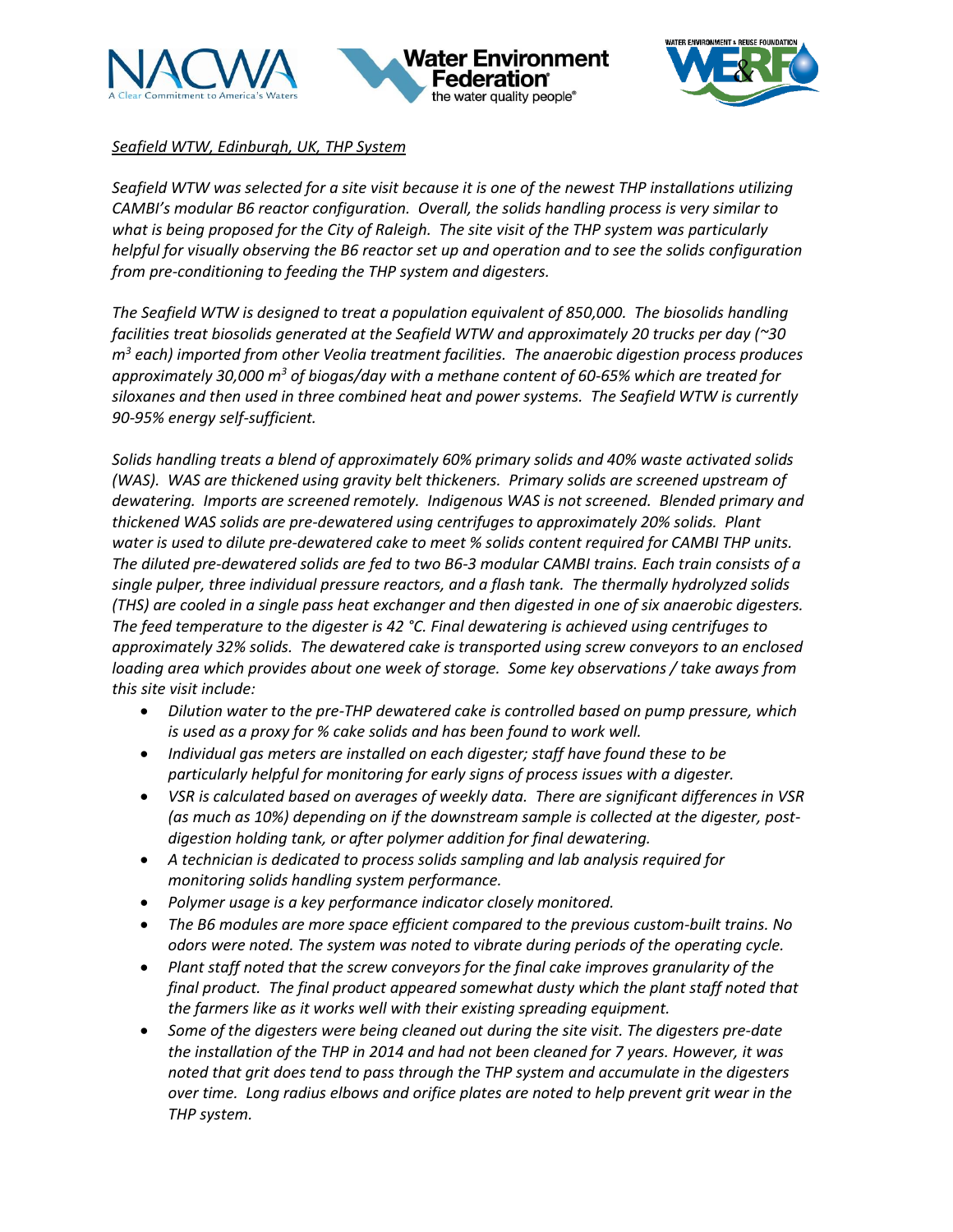





# *Crawley STW, West Sussex, UK, THP System*

*Crawley STW was selected for a site visit because it is one of the newer THP installations utilizing CAMBI's modular B6 reactor configuration and is of similar size to the City's Phase 1 THP system. Like Seafield WTW, the solids handling process is very similar to what is being proposed for the City of Raleigh's Bioenergy Recovery Project. Crawley STW utilizes belt filter presses for final dewatering, which is the primary final dewatering that will be used in the City's Bioenergy Recovery Project. Overall, it was very helpful to see different treatment facilities using different dewatering systems in the THP process for comparison on dewatering system performance and final product.* 

*The Crawley STW treats approximately 15 mgd of indigenous primary / waste activated solids (WAS) biosolids with 15 mgd of imported biosolids. The main plant utilizes chemically enhanced primary treatment (CEPT) so it has a higher percentage of primary to WAS solids compared to plants not using CEPT. The plant has a 7 mg/L BOD limit, a 1 mg/L Total Phosphorus limit, and a 3 mg/L ammonia-N limit. This facility was the first THP system to install a modular B6 CAMBI reactor and has a single B6-3 THP train. Biogas from the digestion process is treated for siloxanes and utilized to produce heat and power using a 1 MW combined heat and power (CHP) system. The digester biogas generated exceeds the capacity of the CHP so not all biogas is utilized.* 

*The Crawley STW utilizes belt filter presses for pre- and post-THP dewatering. WAS is not prethickened prior to pre-dewatering. A sludge screen was installed but not in use during the time of the site visit. The plant utilizes a two-step dilution process upstream of THP. Pre-THP dewatered cake is diluted with heated water from the CHP process and mixed with imported solids to achieve 20% total solids. The diluted dewatered cake is pumped to the single B6-3 THP train which consists of a single pulper, three pressure reactors, and a single flash tank. The pulper pump is constantly run in duty mode to keep it hot (either for feeding or recirculating) which is standard practice for Cambi THP systems The thermally hydrolyzed solids (THS) are cooled in a single pass heat exchanger and then digested. Final dewatering is achieved using belt filter presses. The solids are dewatered from 5.8-6% digested solids content to approximately 29-30% dewatered solids. The dewatered cake is transported using belt conveyors to a partially enclosed storage / truck loading area.* 

*Some key observations / take aways from this site visit include:*

- *Dilution water to the pre-THP dewatered cake is controlled based on pump pressure.*
- *Polymer usage is a key performance indicator monitored. Pre-dewatering polymer usage was* 4-6 lb/dry ton and post-THP dewatering polymer usage was 20-22 lb/dry ton.
- *No odors were noted at the THP system. Significant vibration was noted on the THP unit, particularly from the pulper.*
- *The final product was very inert (no odor noted) with almost a soil like texture. It was more malleable (less granulated) compared to final product at Seafield WTW.*